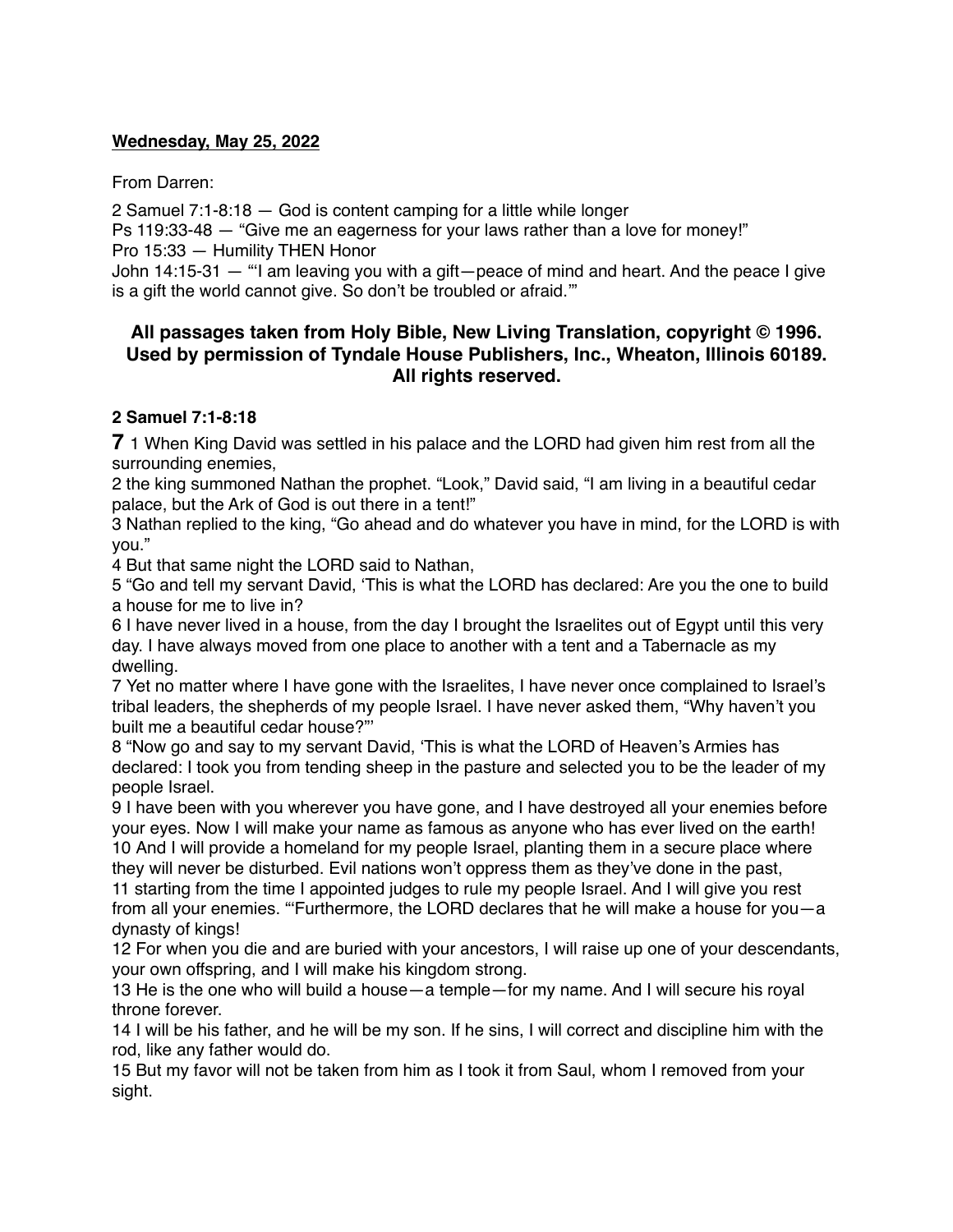16 Your house and your kingdom will continue before me for all time, and your throne will be secure forever.'"

17 So Nathan went back to David and told him everything the LORD had said in this vision. 18 Then King David went in and sat before the LORD and prayed, "Who am I, O Sovereign LORD, and what is my family, that you have brought me this far?

19 And now, Sovereign LORD, in addition to everything else, you speak of giving your servant a lasting dynasty! Do you deal with everyone this way, O Sovereign LORD ?

20 "What more can I say to you? You know what your servant is really like, Sovereign LORD . 21 Because of your promise and according to your will, you have done all these great things and have made them known to your servant.

22 "How great you are, O Sovereign LORD ! There is no one like you. We have never even heard of another God like you!

23 What other nation on earth is like your people Israel? What other nation, O God, have you redeemed from slavery to be your own people? You made a great name for yourself when you redeemed your people from Egypt. You performed awesome miracles and drove out the nations and gods that stood in their way.

24 You made Israel your very own people forever, and you, O LORD, became their God. 25 "And now, O LORD God, I am your servant; do as you have promised concerning me and my family. Confirm it as a promise that will last forever.

26 And may your name be honored forever so that everyone will say, 'The LORD of Heaven's Armies is God over Israel!' And may the house of your servant David continue before you forever.

27 "O LORD of Heaven's Armies, God of Israel, I have been bold enough to pray this prayer to you because you have revealed all this to your servant, saying, 'I will build a house for you—a dynasty of kings!'

28 For you are God, O Sovereign LORD . Your words are truth, and you have promised these good things to your servant.

29 And now, may it please you to bless the house of your servant, so that it may continue forever before you. For you have spoken, and when you grant a blessing to your servant, O Sovereign LORD, it is an eternal blessing!"

**8** 1 After this, David defeated and subdued the Philistines by conquering Gath, their largest town.

2 David also conquered the land of Moab. He made the people lie down on the ground in a row, and he measured them off in groups with a length of rope. He measured off two groups to be executed for every one group to be spared. The Moabites who were spared became David's subjects and paid him tribute money.

3 David also destroyed the forces of Hadadezer son of Rehob, king of Zobah, when Hadadezer marched out to strengthen his control along the Euphrates River.

4 David captured 1,000 chariots, 7,000 charioteers, and 20,000 foot soldiers. He crippled all the chariot horses except enough for 100 chariots.

5 When Arameans from Damascus arrived to help King Hadadezer, David killed 22,000 of them. 6 Then he placed several army garrisons in Damascus, the Aramean capital, and the Arameans became David's subjects and paid him tribute money. So the LORD made David victorious wherever he went.

7 David brought the gold shields of Hadadezer's officers to Jerusalem,

8 along with a large amount of bronze from Hadadezer's towns of Tebah and Berothai.

9 When King Toi of Hamath heard that David had destroyed the entire army of Hadadezer,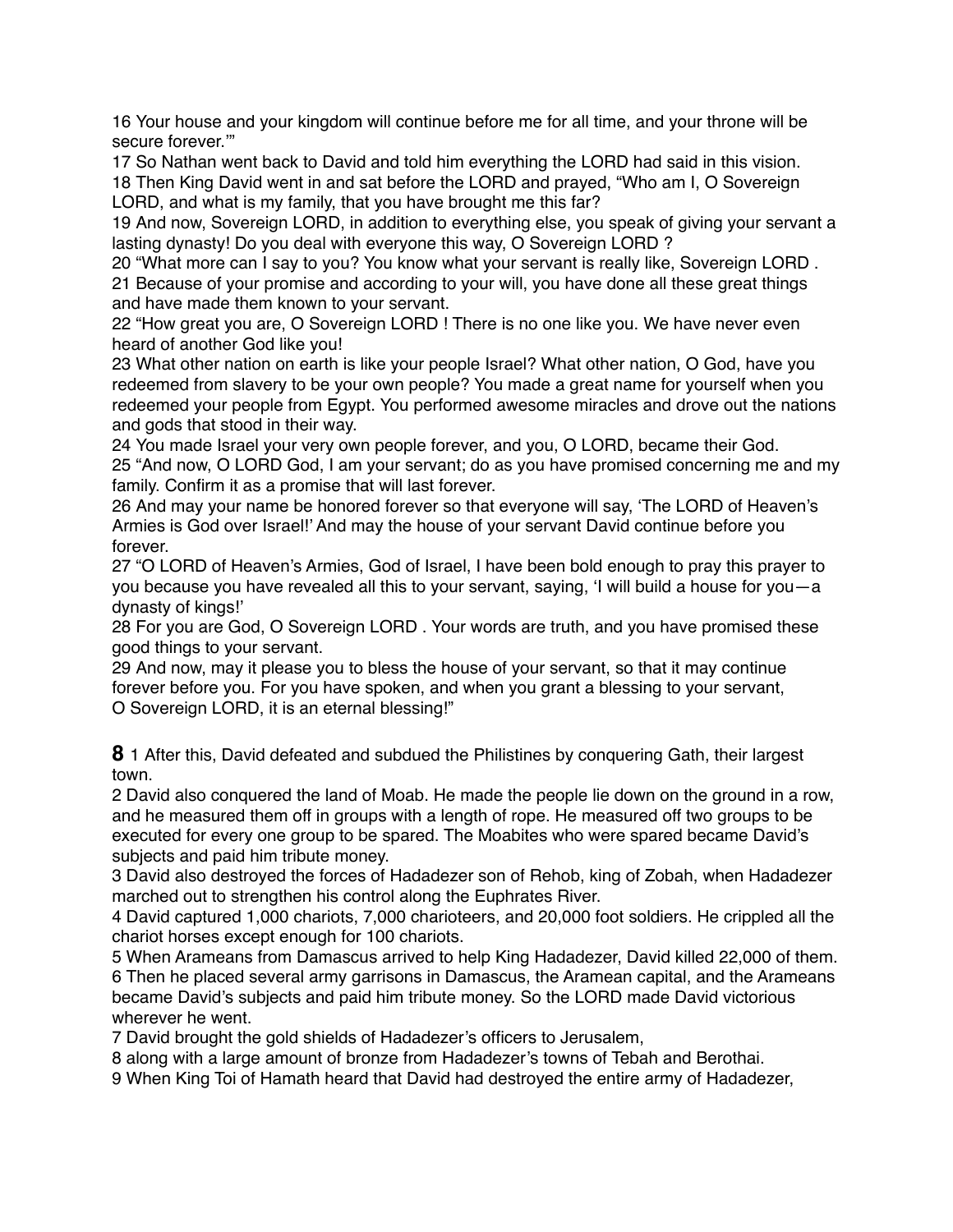he sent his son Joram to congratulate King David for his successful campaign. Hadadezer and Toi had been enemies and were often at war. Joram presented David with many gifts of silver, gold, and bronze.

 King David dedicated all these gifts to the LORD, as he did with the silver and gold from the other nations he had defeated—

 from Edom, Moab, Ammon, Philistia, and Amalek—and from Hadadezer son of Rehob, king of Zobah.

 So David became even more famous when he returned from destroying 18,000 Edomites in the Valley of Salt.

 He placed army garrisons throughout Edom, and all the Edomites became David's subjects. In fact, the LORD made David victorious wherever he went.

So David reigned over all Israel and did what was just and right for all his people.

 Joab son of Zeruiah was commander of the army. Jehoshaphat son of Ahilud was the royal historian.

 Zadok son of Ahitub and Ahimelech son of Abiathar were the priests. Seraiah was the court secretary.

 Benaiah son of Jehoiada was captain of the king's bodyguard. And David's sons served as priestly leaders.

# **Psalm 119:33-48**

33 Teach me your decrees, O LORD ; I will keep them to the end.

 Give me understanding and I will obey your instructions; I will put them into practice with all my heart.

 Make me walk along the path of your commands, for that is where my happiness is found. Give me an eagerness for your laws rather than a love for money!

Turn my eyes from worthless things, and give me life through your word.

Reassure me of your promise, made to those who fear you.

Help me abandon my shameful ways; for your regulations are good.

I long to obey your commandments! Renew my life with your goodness.

LORD, give me your unfailing love, the salvation that you promised me.

Then I can answer those who taunt me, for I trust in your word.

Do not snatch your word of truth from me, for your regulations are my only hope.

I will keep on obeying your instructions forever and ever.

I will walk in freedom, for I have devoted myself to your commandments.

I will speak to kings about your laws, and I will not be ashamed.

How I delight in your commands! How I love them!

I honor and love your commands. I meditate on your decrees.

## **Proverbs 15:33**

33 Fear of the LORD teaches wisdom; humility precedes honor.

## **John 14:15-31**

15 "If you love me, obey my commandments.

And I will ask the Father, and he will give you another Advocate, who will never leave you.